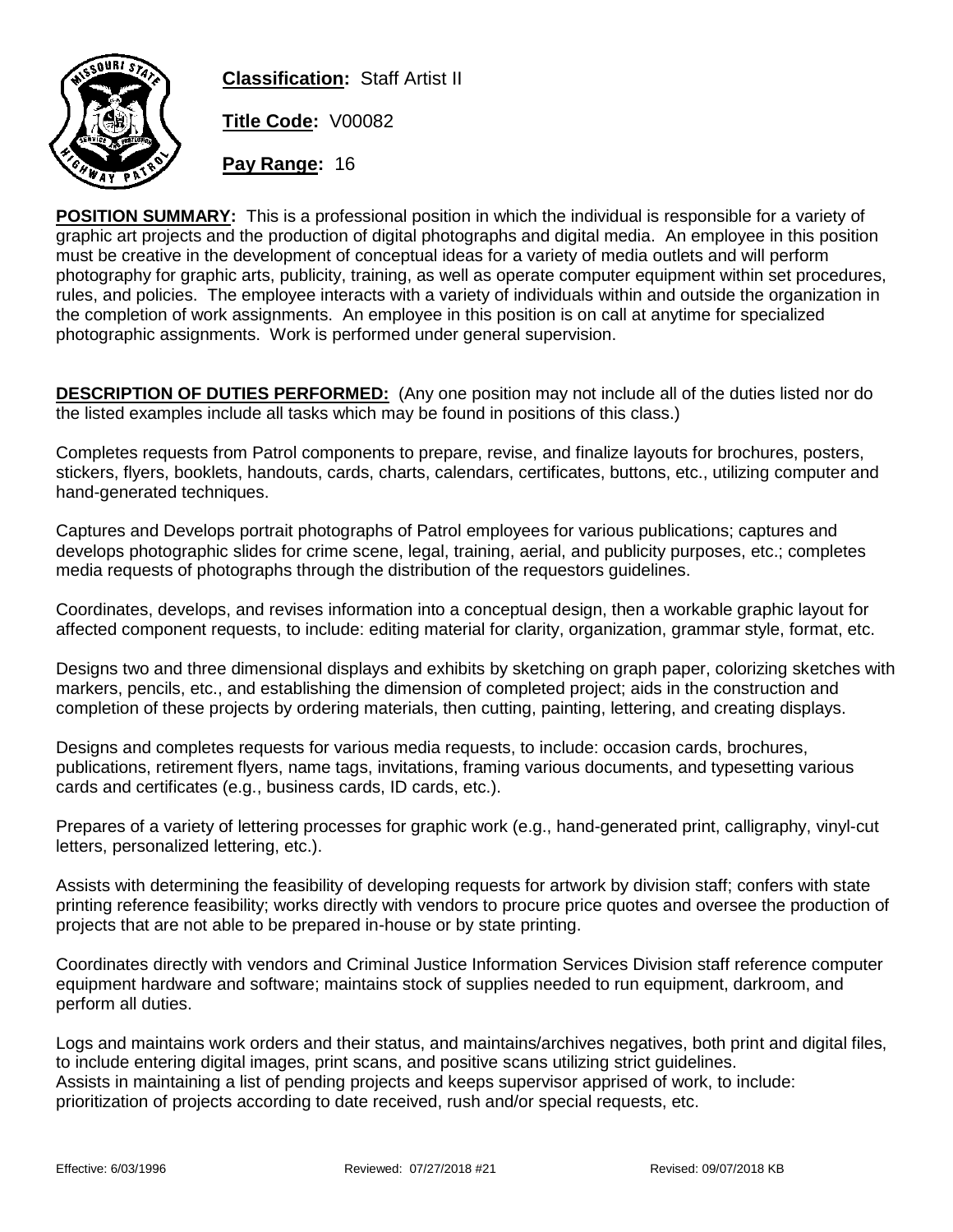## **Classification:** Staff Artist II **Page 2**

Operates and maintains a variety of artist's tools, (e.g., pencils, markers, acrylic and tempera paint, pen, ink, xacto knife, box knife, paper cutter, scissors, ruler, t-square, light board, framing gun, pica ruler, opaque pen, hole puncher, compass, protractor, templates, glues, tape, proportion wheel, burnisher, etc.) and photography, and computer equipment (e.g., studio lights, camera bodies, lenses, artificial lighting, light meters, film and print scanners, small and large format printers, personal computer, printers, telephone, fax machine, scanner, and poster printers, etc.).

Develops routine correspondence from general instruction and serve as the Division Secretary back-up, as needed.

Prepares completed packages for distribution/mailing, as well as orders and maintains all photographic supplies.

Assists with photographing artist's drawings, layouts, and written documents to make off-set printing press plate stencils; enlarges color photographs using computer-imaging processing; as well as color separations for pre-press settings for publications of photographs.

Completes laser engraving requests for all materials including granite, plastic, acrylic, metal, and wood, to include making proper laser adjustments for each type of material.

Assists with creating and maintaing a teaching curriculum for photography school; to include: lectures, student study guides, tests, practical assignments, portfolios, as well as curriculum content on digital camera settings and operation of digital cameras under various lightings and shooting conditions.

Assists with completion of reports of evidence received for analysis.

Assists with performing routine maintenance on laser engraver, as well as routine camera and photographic equipment maintenance.

Performs other related duties as assigned.

**REQUIRED KNOWLEDGE, SKILLS, AND ABILITIES:** Working knowledge of current graphic art methods and the general principles of lay-out and design.

Working knowledge of the principles and techniques of computer graphics.

Working knowledge of the various kinds of paper, ink, color matching systems, and chemicals used in duplicating work.

Working knowledge of preparation of artwork for printing and printing press production.

Working knowledge of color harmony and lettering techniques.

Working knowledge of the basic skills of the qualities and adaptability of the various photographic equipment and materials utilized.

Working knowledge of the standard practices of still photography, including posing of subjects, exposure and ability to download digital files.

Working knowledge of proper lighting and layouts to produce excellent quality proofs.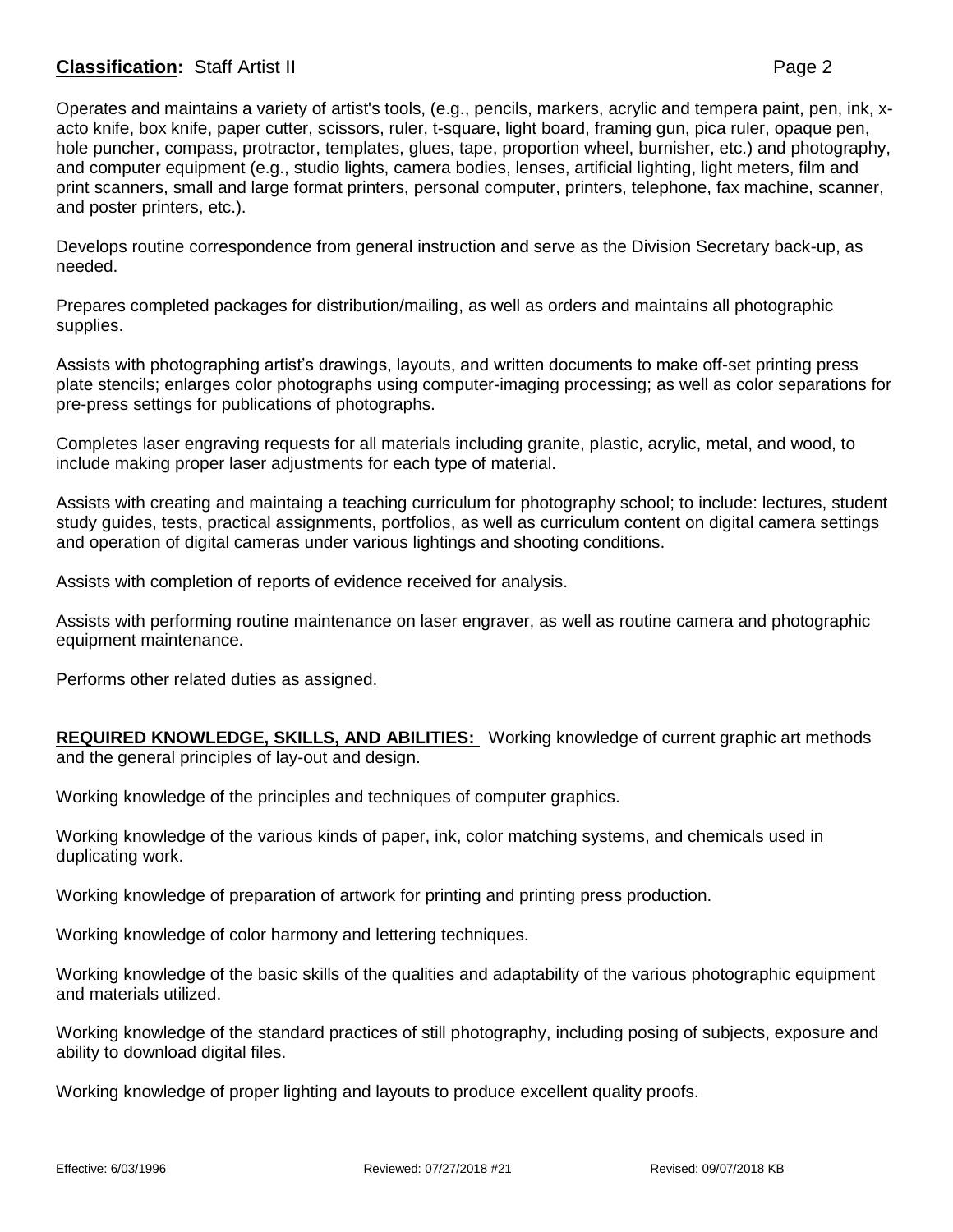## **Classification:** Staff Artist II **Page 3**

Working knowledge of the basic procedures involved in digital imaging using the latest Adobe Design Suite Program, Corel Draw Graphic Suite Programs, Microsoft Office, Content Manager, and PhotoGrav Programs in the Windows platform.

Ability to utilize or learn to utilize a variety of computer software packages for both PC and MAC (e.g., Acrobate Pro, Adobe Creative Suite CS4, Indesign, Photoshop, Illustrator, Pagemaker, CorelDraw, MS Word, Excel, PowerPoint, Desk Scan, etc.).

Ability to use lights, photographic filters, cameras, light meters, diffusers, radio transmitters, and other photographic equipment.

Ability to take quality photographic exposures under extreme variances of lighting conditions.

Ability to deal with internal and external computer staff in a professional and effective manner to expedite resolution of hardware and software problems.

Ability to work closely with requesting source in the preparation, revision, and final publication of graphic art projects.

Ability to develop conceptual formats with limited information and direction.

Ability to prepare graphic art projects utilizing a variety of lettering techniques.

Ability to use artist's tools and office equipment as detailed in the description of duties.

Ability to learn how to make decisions about the feasibility of in-house versus outside art projects and correctly pursues the completion of subcontracted work.

Ability to learn assigned clerical tasks within a reasonable time, to adhere to prescribed routines, and to develop some skill in the operation of office equipment.

Ability to transport and assemble photographic equipment as required.

Ability to perform minor, routine maintenance on cameras, laser engraver, scanners, printers, and other photographic equipment.

Ability to photograph subject matter in accordance with the directions received.

Ability to accurately maintain work records and generate statistics as requested.

Ability to handle several projects simultaneously and complete work with differing demands in an efficient and timely manner.

Ability to scan original negatives and prints for archiving, storing originals in archival materials.

Ability to enter images into archival software for later use, such as distribution.

Ability to create presentations for lectures in training of photographic equipment.

Ability to interpret color for purpose of color balance in originals and reproductions.

Ability to take aerial photographs, when necessary.